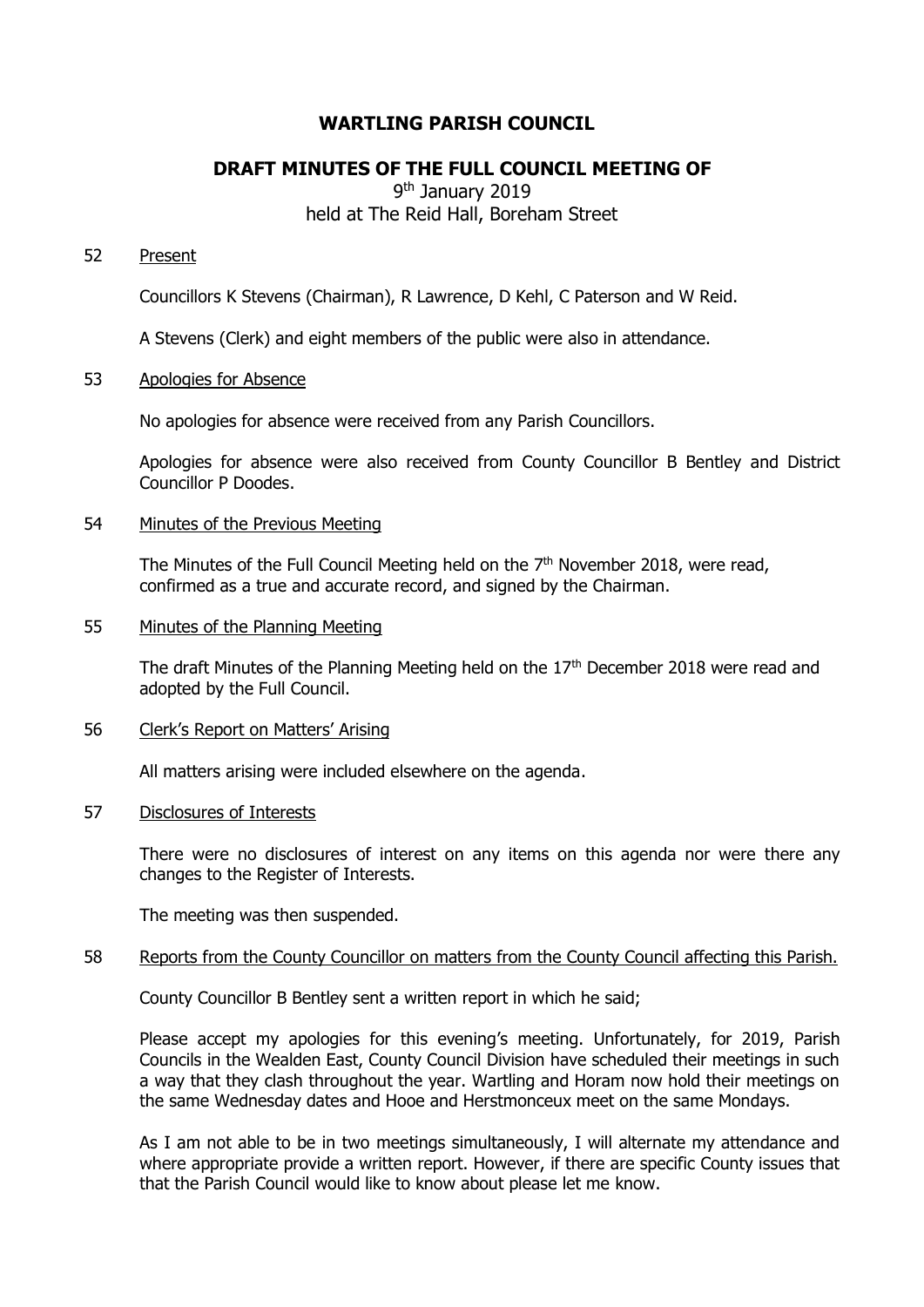# ESCC

Following a period of "Core Offer" public consultation the County Council is now developing its budget (council tax) proposals for 2019/20. Following extensive ministerial lobbying that identified the unique financial issues for East Sussex it would seem from some announcements just before Christmas that our Ministers understand East Sussex better.

East Sussex has been chosen to be a part of the 75% business Rates Retention Pilot, this will benefit ESCC, Fire and Rescue, Districts and Boroughs within the County, ESCC will gain £1.6M from this process plus £1.13M from the Business Rates Levy.

Although this is good news it is interim assistance from government until the Local Government funding review and in particular the Social Care Funding green paper is published.

## Sussex Police

The Home office settlement for policing includes authority for Police and Crime Commissioners to increase the precept by up to £24 (for a Band D household). Although Katy Bourne has yet to reveal her specific proposals this would offer an opportunity to increase visible policing both in term of police constables and PCSO's and restore community policing in a way that many residents have expressed they would like to see.

Were there to be this type of change in policing I am of the view that it will only be deliverable if communication with the police is significantly and urgently improved. Reliance on reporting to Sussex Police via their web site because the 101 call centre is failing is not acceptable. Investment to enable the public to report any policing issue is a necessary investment to ensure confidence in Sussex Police is restore for many residents.

# Update on Highways Works – Wartling Road

Permits have been issued for traffic management and works to be carried out between 12<sup>th</sup> and 22<sup>nd</sup> March.

#### 59 Report from the District Councillor on matters from the County Council affecting this Parish.

There was no report from the District Councillor on this occasion.

#### 60 Questions from Members of the Public

Residents asked;

- for an update on the paths situation at Rockland Place. The path has been fenced off and the matter is now with Rights of Way.
- reported potholes and verges which need attention in Boreham Lane. Councillor Stevens said he will carry out a site visit and report them to Highways.

It was also noted that Boreham House Guest House has recently been voted the best Bed and Breakfast in South East England.

The meeting was then re-opened.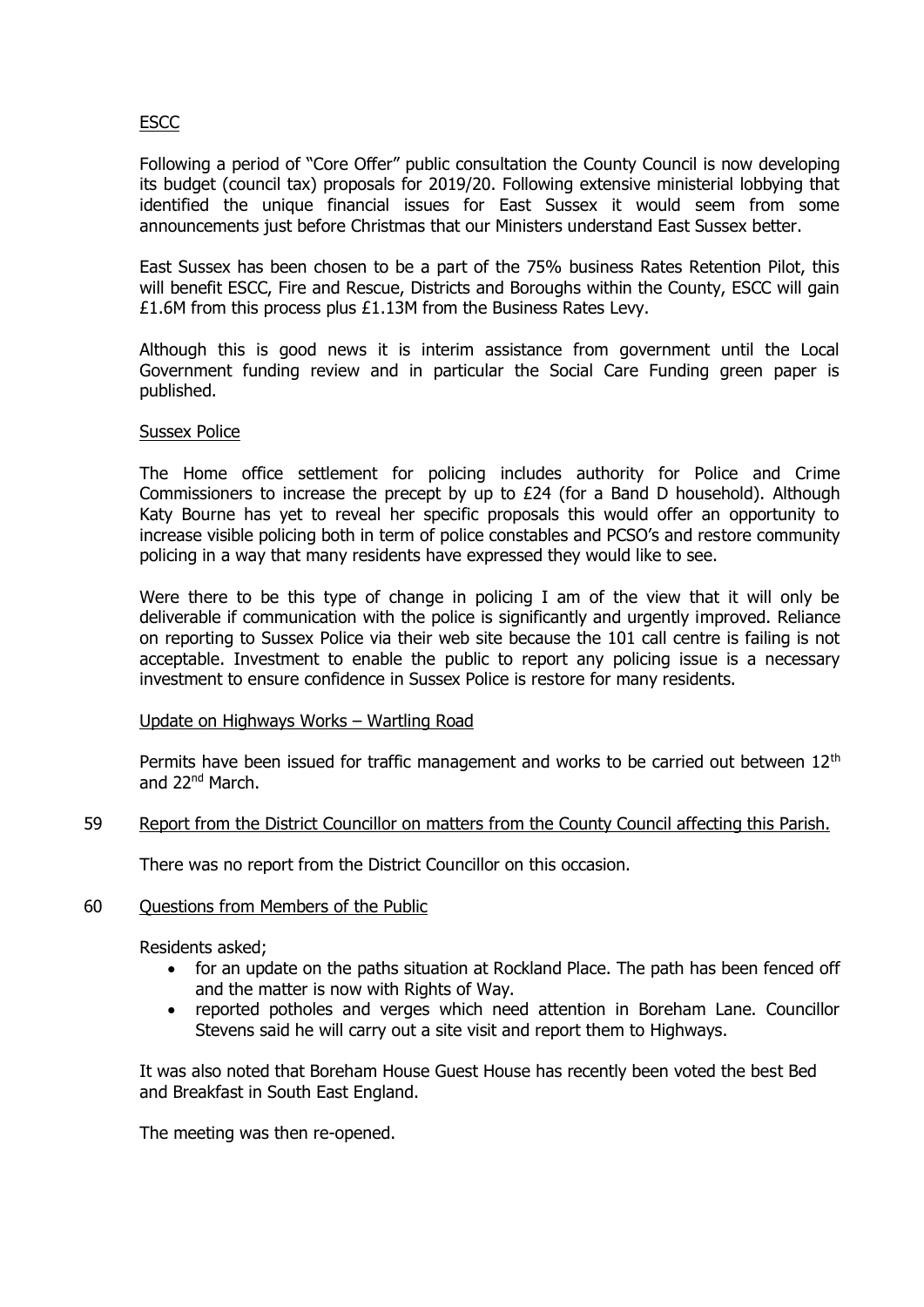- 61 Reports
	- a) Planning The Parish Council held a Planning Meeting on the  $17<sup>th</sup>$  December and the following applications were commented on;

WD/2018/2439/FA - Tyler Barn, Wartling Road, Wartling, BN27 1RX - Variation of Conditions 2 and 10 of Application WD/2018/0626/F (Demolition of existing barn and erection of a single three bedroom dwelling with detached garage). In order to change when the materials need to be approved and to make alterations to the main roof. Councillors have NO OBJECTIONS to the variation of Condition 2 in respect of the roof BUT they would wish to know why the applicant wishes to amend clause 10 and to be assured that the materials will be approved prior to being erected.

WD/2018/2292/F - Scolfes, The Strait, Boreham Street, Wartling, BN27 4SF – Demolition of pre-fabricated garage building and erection of replacement building for holiday/bed and breakfast accommodation. Councillors unanimously OBJECTED to this application. The size and design of the replacement building is wholly out of keeping with the surrounding area and the proposed height of it would have a considerable visual impact which would be harmful to the character of the village and its rural environment. Councillors are also concerned about the planned reduction in parking spaces at the restaurant. Whilst the applicant correctly states that there are not any trees on the proposed development site there are trees on neighbouring land which could be damaged given there very close proximity to the development site.

Councillors are also aware that other applications in the village have sought a change of use from holiday lets to residential properties as there is little demand in this particular area.

Furthermore Councillors would wish to know what mitigation steps need to be taken in regard to the effects any additional traffic may have on Ashdown Forest and the Pevensey Levels.

WD/2018/2401/FA - Starr Garage, Boreham Hill, Boreham Street, BN27 4SQ - The variation of Conditions 3, 4 & 6 of WD/2017/1982/F (Proposed four new garages to existing scheme provided Planning Permission under WD/2016/2990/RM) to allow revised roof designs and boundary alterations. Councillors have NO OBJECTIONS to this application.

WD/2018/2317/F - Staravon, Boreham Lane, Boreham Street, Hailsham, BN27 4SL - Proposed front porch, basement and two storey side and rear alterations and additions. Councillors have NO OBJECTIONS to this application.

It was also noted that;

- WD/2018/1507/F Foxes Barn, Wood Lane, Wartling, Hailsham, BN27 1GA Proposed barn containing stables and agricultural store has now been agreed by Wealden.
- A Decision has yet to be made on WD/2017/1674/F Barn House, Boreham Hill, Boreham Street, BN27 4SQ - Change of use from holiday let unit to a single dwelling and use of associated land as domestic curtilage.
- Concerns about Dormers Farm are with Enforcement.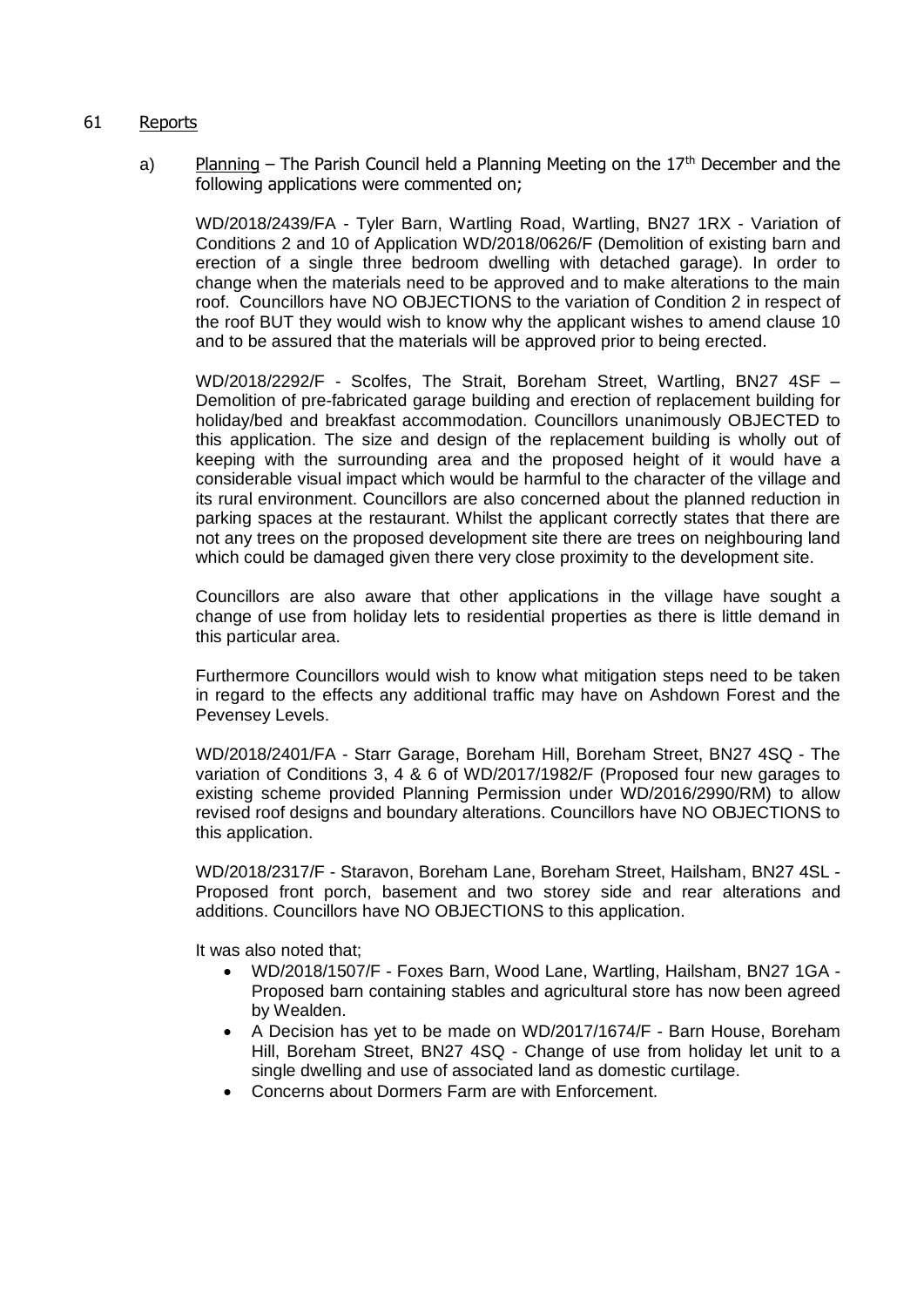# b) Environment North

There was nothing new to report on this occasion.

## c) Footpaths

This was covered under 'Questions from Members of the Public'.

## d) Environment South

There was nothing new to report on this occasion.

## e) Highways

Work to the Wartling Road has been postponed and is now expected to take place between the  $12<sup>th</sup>$  and the 22nd March.

It was also noted that;

- there have been three more accidents on the Wartling Road
- the volume of traffic using Boreham Lane is increasing.

#### f) Police

There was nothing new to report on this occasion.

g) Communication

Currently houses with the BN27 1RX postcode seem to be unable to access high speed broadband. Councillor Lawrence gathered the information needed and sent it to eSussex to try and encourage them to include the area in their infill programme.

Scamming continues in the Parish, residents are advised not to call back any numbers quoted and to leave their telephones for at least five minutes after such as call so they avoid being connected to automatic premium rate services.

### h) Speedwatch

There will be more Speedwatch sessions this month. Sussex Police Speed Enforcement will also be carrying out more extensive speed checks.

It was also noted that there was a 20% increase in the number of drink driving cases this December compared to the same time last year (2017). The number of 'Killed and Seriously Injured', however, fell.

i) Trees

The tree previously reported to have fallen on the bank by the church at Wartling is still there. Councillor Lawrence said he will send the Clerk a photograph of it and the Clerk will then ask Highways to revisit the matter.